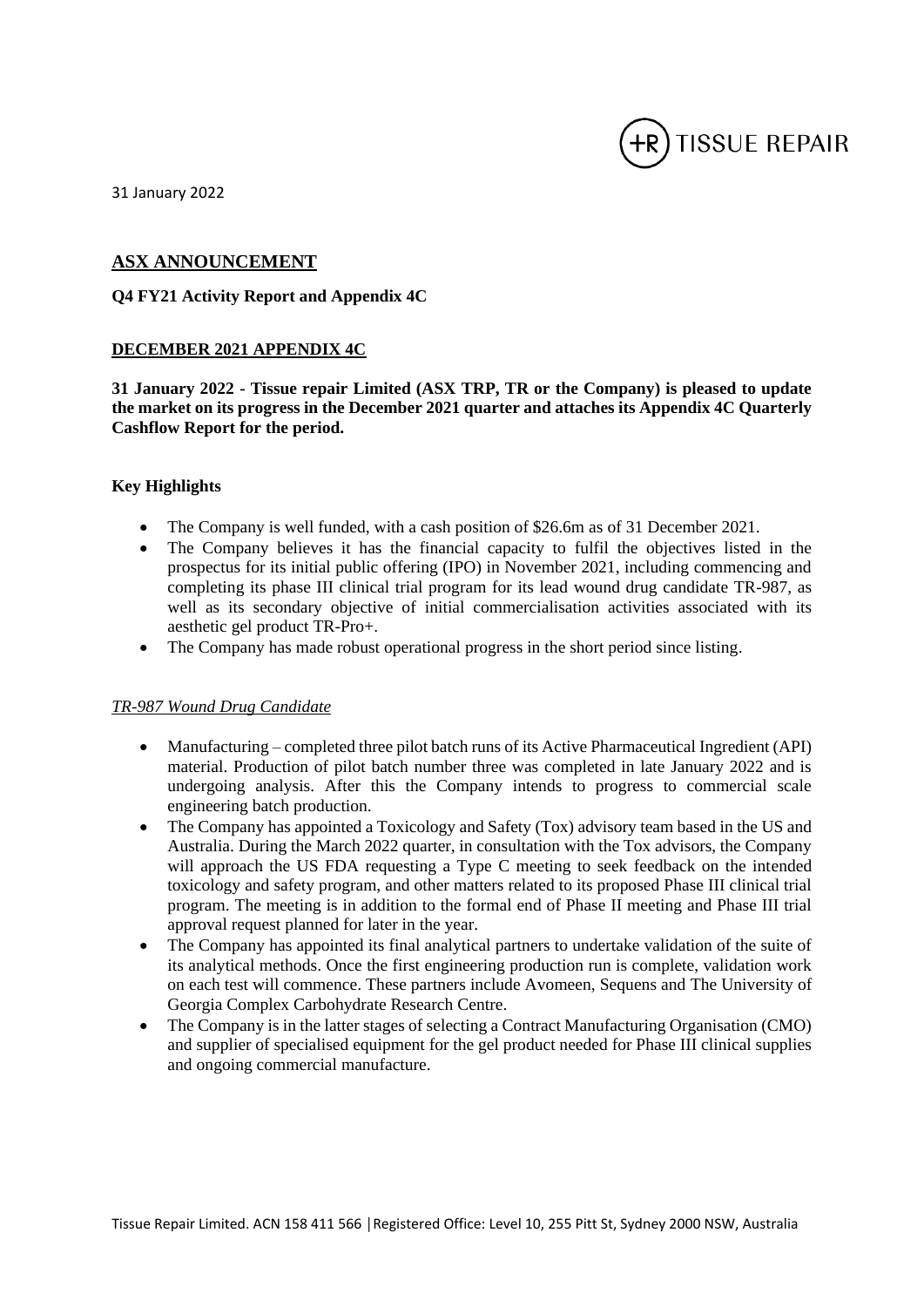#### *Aesthetic Commercialisation (TR Pro+)*

- The Company completed its independent market research report for TR Pro+ consisting of 14 one-on-one interviews and a 57-respondent online survey with dermatologists, plastic surgeons, clinicians and other healthcare professionals. The outcome of the research was very positive:
	- o 86% of respondents considered the product concept to be appealing. The researchers advised that this response was extremely positive when benchmarked against similar treatment options.
	- o 96% of respondents indicated that out of 16 cosmetic treatments, a strict recovery program was most important for laser treatments and dermabrasion which aligns closely to our clinical data and provides a strong rationale to use TRPro+.
	- o 82% of Dermatologists would like the product to be available from their clinics as a treatment option.
- The Company has engaged Hahn Pharma to commence recruiting some 15-20 clinicians in a real-world evidence study (ie: product familiarisation program). This work is expected to commence during the current quarter.
- The Company is in the process of finalising a small production run of TR Pro+.

| Milestone                                                               | <b>Status</b>                               | <b>Completion Timing</b><br>(Calendar year)                                               | <b>Success</b> |
|-------------------------------------------------------------------------|---------------------------------------------|-------------------------------------------------------------------------------------------|----------------|
| TR-987 Wound Drug                                                       |                                             |                                                                                           |                |
| Manufacturing Stage 1                                                   | Completed (awaiting analysis<br>of batch 3) | Q1 2022                                                                                   | <b>YES</b>     |
| Manufacturing Stage 2                                                   | Yet to commence                             | Q1 2022<br>(Subject<br>securing<br>to<br>specialised<br>manufacturing<br>equipment in Q1) |                |
| Manufacturing Stage 3                                                   | Yet to commence                             | <b>TBA</b>                                                                                |                |
| Analytics                                                               | Commenced in train                          | <b>TBA</b>                                                                                |                |
| Tox and Safety                                                          | Type C meeting request Feb<br>22            | FDA advice in Q2 2022                                                                     |                |
| Phase III trial – Contract Research<br>Organisation appointment process | Commenced                                   | Q2/Q3 2022                                                                                |                |
| Clinical<br><b>Broader</b><br>Scientific<br><b>Advisory Panel</b>       | Commenced                                   | Q2/Q3 2022                                                                                |                |
|                                                                         |                                             |                                                                                           |                |
| TR Pro+ (Aesthetics)                                                    |                                             |                                                                                           |                |
| Market research Report                                                  | Completed                                   | Q4 2021                                                                                   | <b>YES</b>     |
| <b>First Production Run</b>                                             | Commencing CMO Search<br>and appointment    | Q2 2022                                                                                   |                |
| <b>Product Familiarisation Program</b>                                  | Commencing                                  | Q1 2022                                                                                   |                |

#### **Summary of Current Work Streams and Next Quarter Activities**

#### **Corporate and Financial Summary**

Tissue Repair listed on the ASX following an \$22.0m Initial Public Offer (IPO) on 18 November 2021. Funds raised under the IPO will support the Company's commercialisation strategy, including undertaking a Phase III trial as well as commercialising our cosmeceutical product, TR Pro+.

The Company's cash position was \$26.6million as of 31 December 2021. During the December 2021 quarter total cash operating outflows were approximately \$959,000, largely attributed to one-off corporate expenses in relation to the IPO.

Prior to the IPO the Company had raised \$7.5million via a convertible note in April 2021 (pre-IPO).

Tissue Repair Limited. ACN 158 411 566 │Registered Office: Level 10, 255 Pitt St, Sydney 2000 NSW, Australia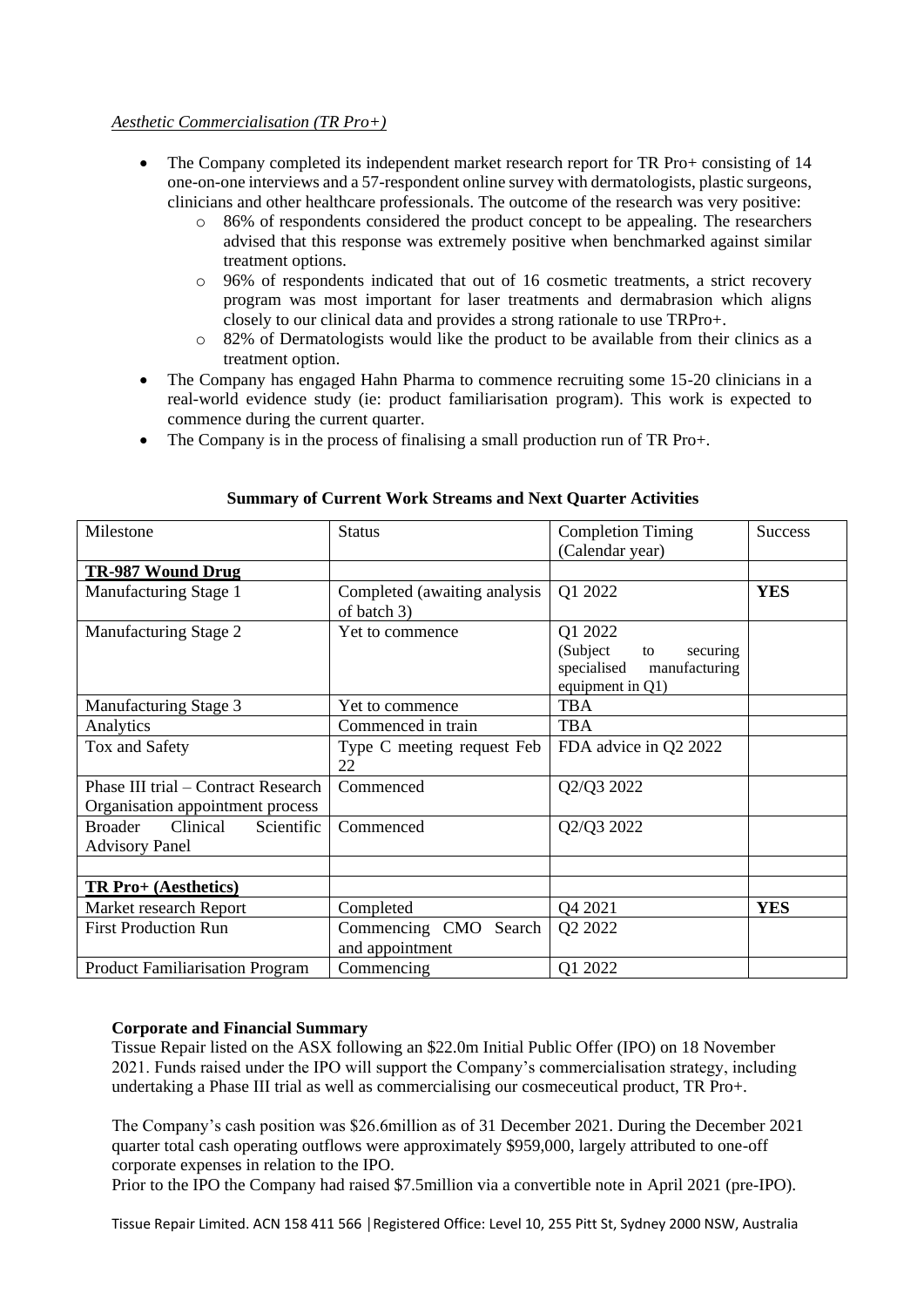A summary of the operating cash flow for the period ending 31 December 2021 compared with the proposed use of funds in the Company's Prospectus dated 7 October 2021 is shown below:

|                                               | <b>Use of Funds</b><br>under Prospectus | Actual use of funds for<br>the period ending 31 Dec<br>2021 |
|-----------------------------------------------|-----------------------------------------|-------------------------------------------------------------|
| Working capital and overheads <sup>1</sup>    | 300,000 <sup>1</sup>                    | 864,000 <sup>1</sup>                                        |
| Offer costs                                   | 2,300,000                               | 1,821,000                                                   |
| Development of Chronic Wound Drug             | 3,700,000                               | 5,000                                                       |
| <b>Phase III Clinical Trials</b>              | 13,600,000                              | $\overline{\phantom{a}}$                                    |
| <b>Commercialisation of Aesthetic Product</b> | 2,100,000                               | 91,000                                                      |
| <b>Total</b>                                  | 22,000,000                              | 2,781,000                                                   |

<sup>1</sup>The Company raised \$7.5million via a convertible note in April 2021 (pre-IPO) which had been allocated to fund a significant portion of the working capital and overheads of the Company. The working capital and overhead cash outflows are broadly in line with the forecast budget. The Company believes the working capital outflows are consistent with the requirements for an ASX listed biotech Company of its size

The Company expects future favourable variances of the R&D Tax incentive inflows for FY2020 – FY2023 which were not included in the use of funds statement in the Prospectus.

The estimated R&D tax incentive refunds (not included in the 31 December 2021 cash balance) will further extend the runway and assist with executing the Company's strategic objectives.

During the period ending 31 December 2021, overall spend was lower than estimated in the use of funds as set out in the Prospectus largely due to timing differences associated with commissioning of key work streams including chemistry manufacturing and control (CMC) work for the Company's drug candidate TR-987, and development work streams associated with commercialisation of TR-Pro+. The Company anticipates cash outflows in future quarters will increase in line with the acceleration of the chronic wound drug clinical program, and commercialisation of the aesthetic product.

In accordance with Listing Rule 4.7C, payments made to related parties and their associates included in items 6.1 of the Appendix 4C were \$95,000. This includes payments for remuneration of director fees to executive and non-executive directors in the normal course of business at commercial rates, excluding reimbursements of out-of-pocket expenses. It also includes an amount paid to Non-Executive Director, Craig Stamp to provide consulting services prior to and in connection with the IPO as outlined at item 6.4 of the Prospectus and an amount paid to Tony Charara for his services as an Executive Director prior to IPO.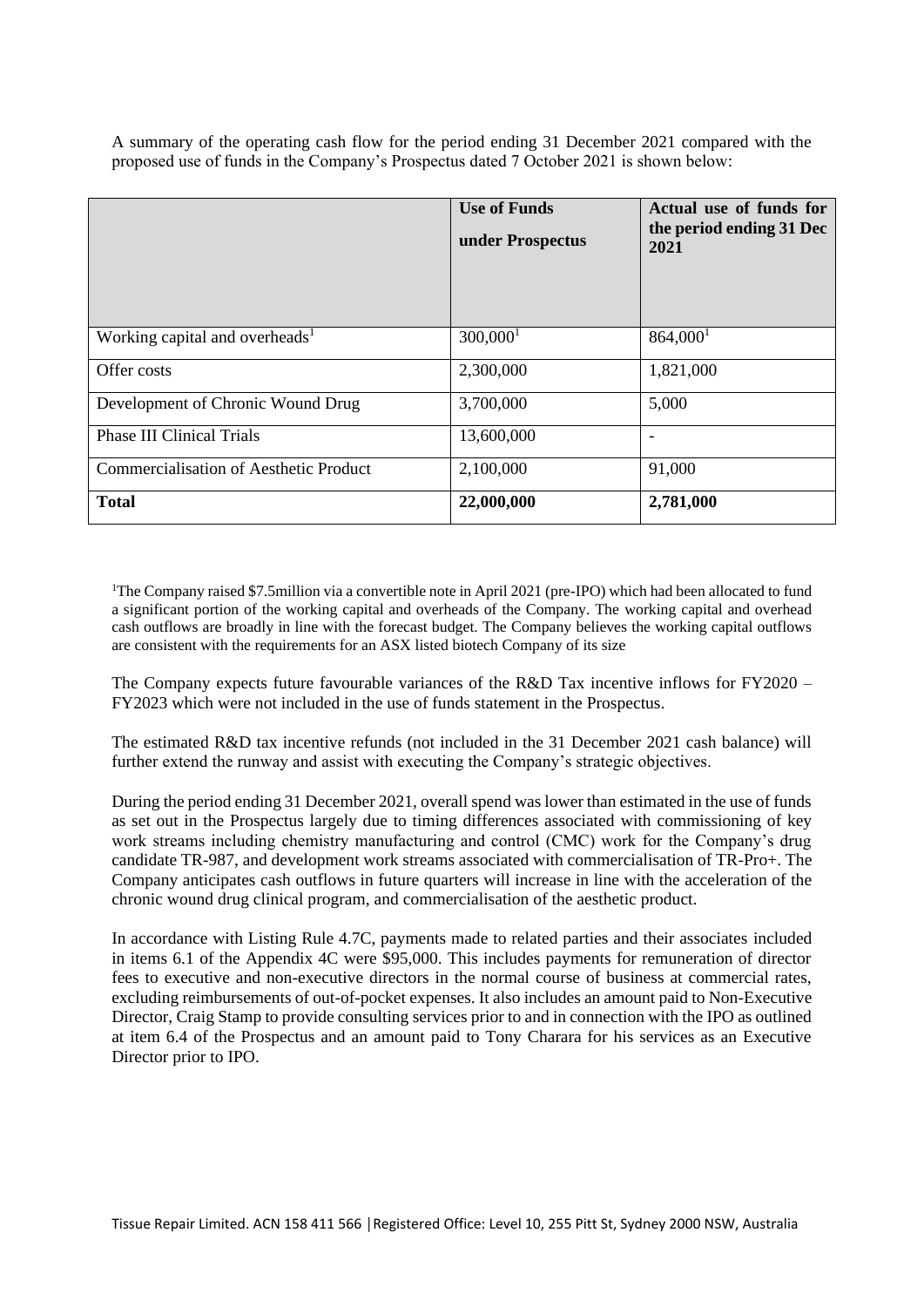# **KEY OPERATIONAL UPDATES**

# **1. TR-987 DRUG DEVELOPMENT**

# **1.1 Manufacturing Update**

The Company's aim is to produce commercial Grade GMP quality API by mid-2022, in this respect the Company is progressing with the following stages

- Stage 1 Process development Production of three pilot batches of API. (**Completed)**
- Stage 2 Engineering Production of three engineering Batches of API at commercial scale. **(Late Q1 subject to securing key specialised manufacturing equipment in Q1)**
- Stage 3 GMP Production of GMP grade material for phase III clinical supplies and appointment of a commercial manufacturer. **(Mid calendar 2022, subject to completion of stage 2)**

The goal is to establish a process that replicates the Glucoprime API molecule used in previous clinical trials conducted by Tissue Repair Ltd. To this end, a rigorous review of the proposed batch record, the completed batch record of the original API manufactured at NOVOGEN, and published literature regarding established methods for extraction of beta glucan from various source materials was performed. Part of the purpose of this was to prepare a new record and process that takes advantage of the improvements in process technology and analytics developed since the previous production run. Additionally, Jason Kavanagh and Professor Graham Kelly, who were participants in the early development of this extraction process, were consulted. Based on these reviews and consultations, a series of laboratory scale to commercial scale process development batches have been planned. The initial development batches are three laboratory scale batches using 300 grams of *Saccharomyces cerevisiae* yeast as the starting material. Commercial scale will use 30 kg of yeast.

The Company has completed stage 1 and has undertaken production of pilot batch #1 and pilot batch #2 and completed pilot batch #3 in early 2022.

# **1.2 Analytical Update**

Significant development in optimizing the analytical methods were made for the characterisation of the API pilot batches prepared at the CMO. Analytical development activities focused on the methods pertaining to critical quality attributes such as ratio of side chains, linkage analysis, molecular weight determination, potency bioassay, qualitative impurity identification, beta glucan content, and total sugar content.

Upon availability of adequate sample materials from the engineering batch #1, focus will shift to the other key analytical methods development and characterisation such as residual solvents, distribution profile (particle size), quantification of potential degradation products and solid-state characterisation. All the analytical methods will be appropriately validated for intended use in Phase III clinical trials by using material from the engineering batch #1. Sterile API from the engineering batch #1 will also be used to develop and appropriately validate microbiological test methods such as endotoxin and sterility.

#### **Pilot Batch #1 – Results: (SUCCESS)**

FTIR (Fourier-transform infrared spectroscopy is a technique used to obtain an infrared spectrum of absorption or emission of a solid, liquid or gas), linkage analysis, molecular weight and beta glucan content were determined using the above methods. Because of the apparent changes in the physico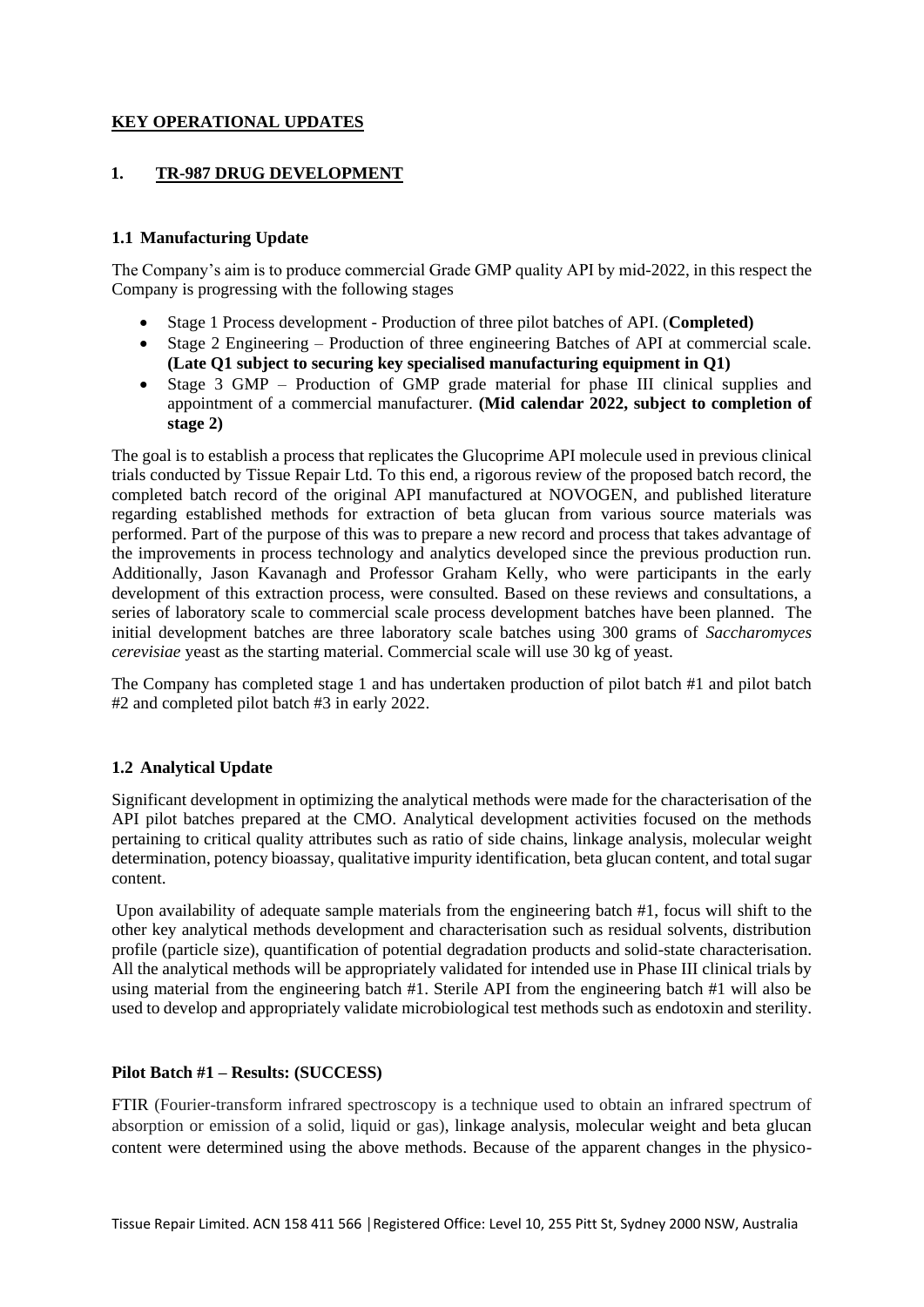chemical behavior (solubility) of the characterised material, further sample preparation procedures had to be undertaken analytical characterisation.

- Results were comparable to the original API and within the required specifications.
- 2D NMR (nuclear magnetic resonance) results did not show any potential unknown process impurities.

# **Pilot Batch #2 – Results: (SUCCESS)**

FTIR, linkage analysis, molecular weight and beta glucan content were determined using the above developed analytical characterisation methods. Because of the apparent changes in the physicochemical behavior (solubility) of the lyophilised material, further sample preparation procedures were optimised to solubilise the beta glucan for analytical characterisation

- Within the broad specification range and comparable to the original API however additional peaks were observed in the GPC (gel permeation chromatography) and 1H NMR analysis.
- Further characterisation studies revealed the presence of mannan polysaccharide impurity in the sample.
- The presence of this impurity impacted the beta glucan content and linkage analysis.
- The results appear to be in line with the process changes and deviations encountered during the manufacturing process.

# **Pilot Batch #3 - Results: (PRELIMINARY SUCCESS)**

Samples are currently being analysed with the full suite of tests, initial results from preliminary analysis in process suggests pilot batch #3 will be within specification of the previous API used in the clinical trial program.

#### **1.5 Toxicology Update**

The toxicology advisors have been briefed on the project and will develop a proposed toxicology program for TR-987. The initial meeting provided the background information around the work that has been completed to date and established the outcomes and priorities for future meetings.

The proposed toxicology program will be submitted to the FDA by way of a Type C meeting, with approval to be sought to undertake the toxicology testing concurrently with the Phase III trial.

With an estimated six-month wait to access laboratory animals, the Company believes the FDA may allow the Company to commence a Phase III trial concurrently with executing its toxicology program. The FDA has allowed the conduct of all historic five Phase II trials without this toxicology work in place.

The Type C meeting will also provide confirmation on some other key matters regarding the proposed Phase III clinical program. Given that the product is for acute topical treatment of VLU's and predominantly used in elderly patients, it meets an unmet medical need in a low-risk population which provides an opportunity for expedited FDA review. The Company will also seek approval around any material changes to the trial program (i.e., extension from 12 to 16 weeks). The Company expects to request the Type C meeting in Q1 2022 and anticipates a response in calendar Q2 2022.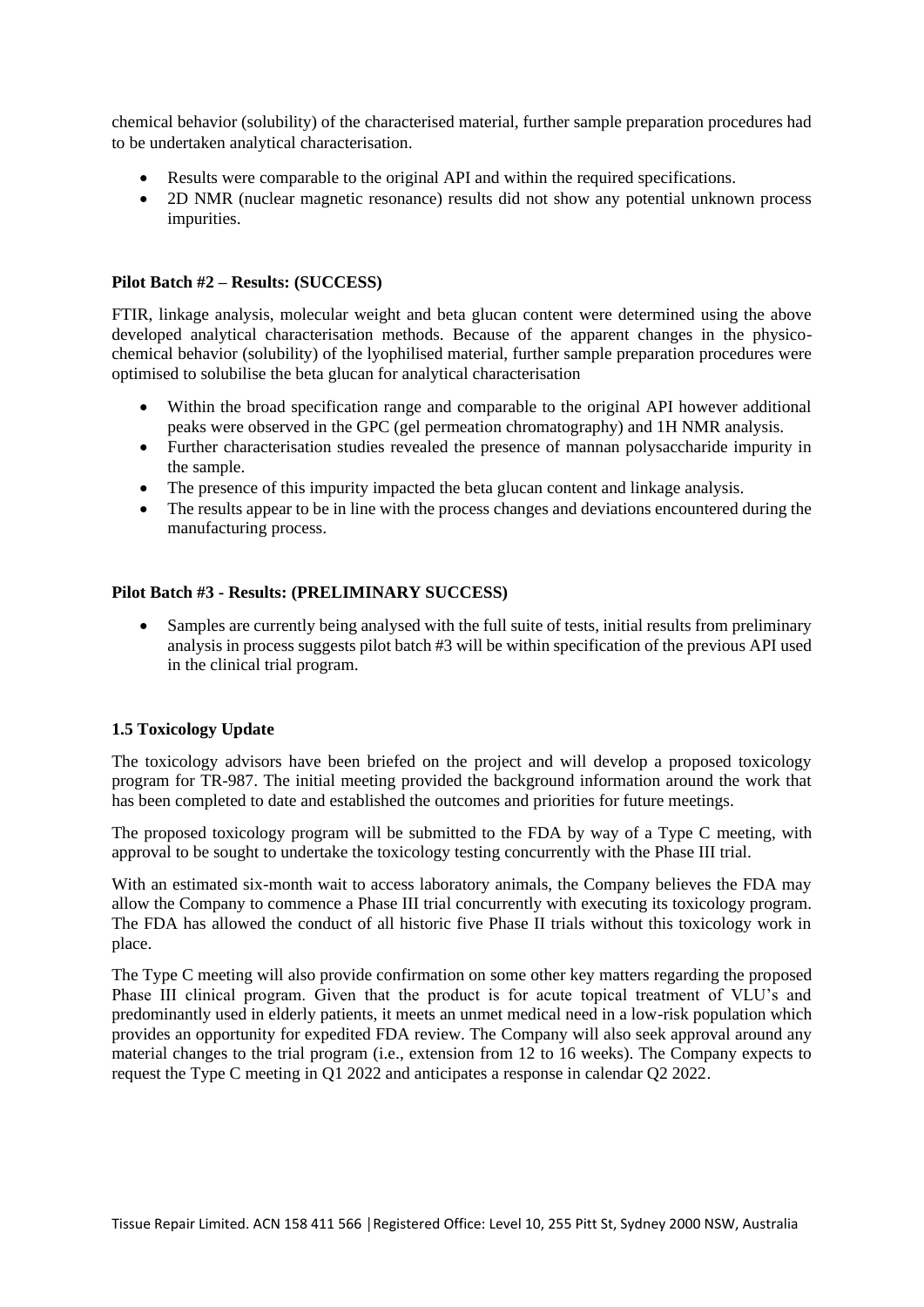#### **1.6 Regulatory Affairs**

The Company is currently seeking to appoint a US-based regulatory consultancy with an affiliate in Australia. Negotiations have commenced with regard to appointing an appropriate consultancy to develop the TR-987 dossier and provide regulatory advice in the lead up to the NDA submission.

The appointed advisors may also be engaged to prepare the detailed information pack going to the FDA in the lead up to the Type C meeting. Key work activity may include a regulatory gap analysis across all aspects of the TR development program (CMC, preclinical and clinical) to confirm any changes that might be necessary for the FDA in relation to historic FDA correspondence.

#### **Next Quarter Activities**

Key activities for the March 2022 Quarter include

- Review process and analytical results of all three pilot batches of API and proceed to preparing a batch record for the engineering batch #1.
- Audit the CMO, facility readiness and procure all components and equipment to determine the start date for the manufacture of engineering batch #1.
- Secure key centrifuge equipment required for commercial scale production
- **Analytics** Characterisation of the samples from pilot batch #3 is expected to be complete in February 2022. In parallel, it is planned to complete the remaining analytical methods development and optimisation activities at the R&D characterisation laboratory. Formal test methods will be written for the completed methods and will initiate transfer activities to GMP analytical labs. Bioassay method transfer will be completed and ready for analysis of engineering batches. Material from the engineering batch #1 will be characterised and used to initiate method validation activities.

#### **1.7 Phase III VLU Trial CRO Cost Estimate (RFI)**

A request for information (RFI) is expected to be sent out to around five Contract Research Organisations (CRO) during the March 2022 quarter. This is intended to gather comparative estimates of costs to conduct the required Double-Blind Randomised Phase III trial. The RFI will contain details of the clinical trial design including an estimate of the number of subjects needed, the number of sites required, and the services requested (project management, clinical operations, data management, statistical analysis, investigator training etc.). It is likely mid-sized, US based, CROs will be selected based on disease specific capabilities.

#### **1.8 Scientific Advisory Board (SAB)**

The Company is in the process of establishing a broader scientific advisory board and key leading clinical experts in the treatment of chronic wounds.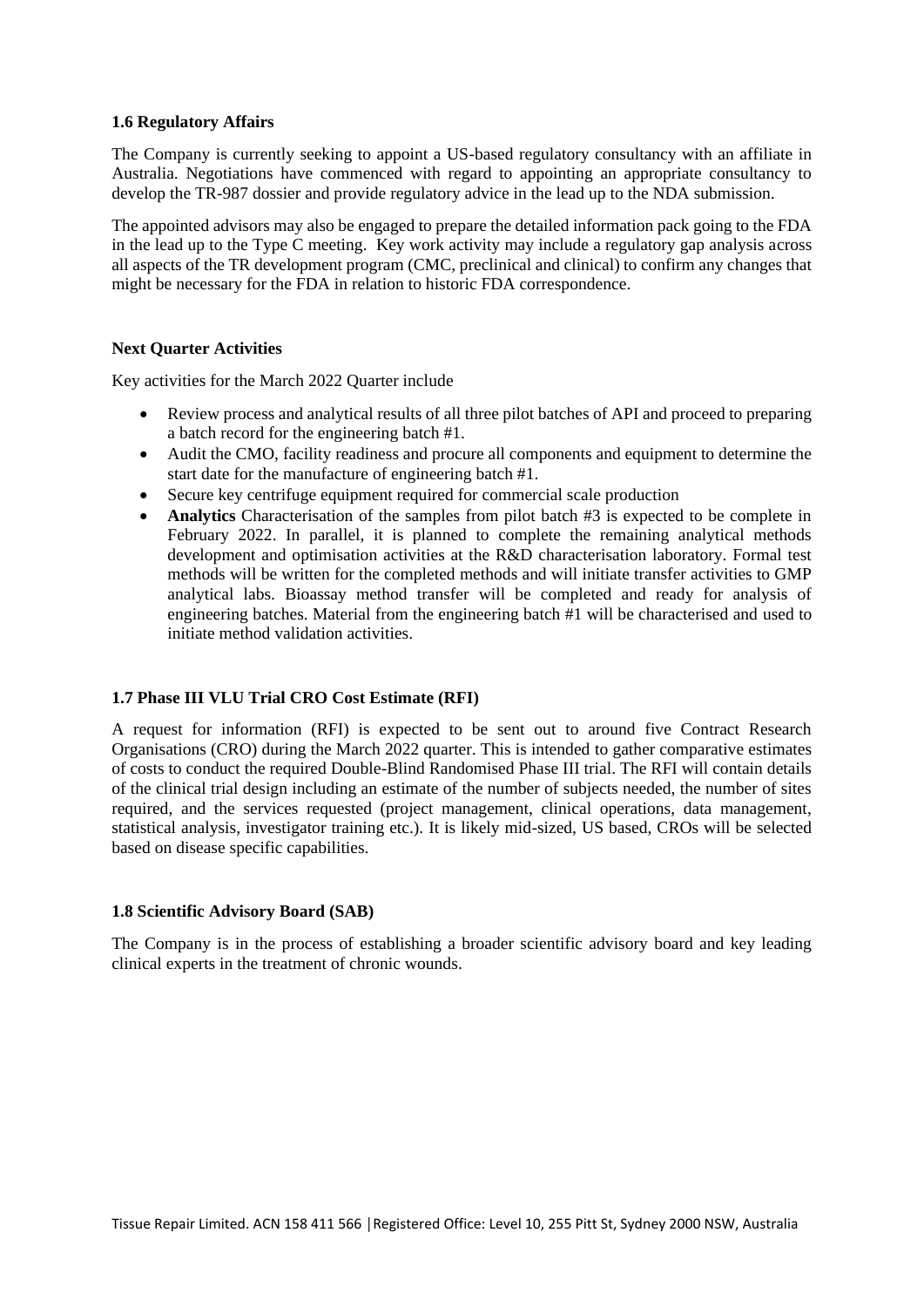# **2. AESTHETIC COMMERCIALISATION TR PRO+**

#### **2.1 Market Research Report**

TR Pro+ was received very positively by the group with a number of key benefits identified. Being able to provide a moist healing environment with a protective biofilm layer was particularly appealing, as was the novel mode of action by which the active ingredient, Glucoprime, works.

In the context of products selected for post-procedure care, TR Pro+ can provide a broad range of benefits to the patient, which, in combination, are not available in any product currently available.

Key outcomes from the market research report included the following:

- 86% of respondents considered the product concept to be appealing. The researchers advised that this response was extremely positive when benchmarked against similar product concepts.
- 96% of respondents indicated that out of 16 cosmetic treatments, a strict recovery program was most important for laser treatments and dermabrasion which aligns closely to our clinical data and provides a strong rationale to use TRPro+.
- Dermatology and cosmetic surgery clinics are most likely to be performing these procedures.
- The top five attributes for an aftercare product can all be addressed by TR Pro+ and include infection prevention, clinical support, helps to reduce scars, speeds up healing and patient comfort.
- 82% of Dermatologists would like the product to be available from their clinics.
- Safety (93%), information about ingredients (83%), and clinical support (82%) were the three most important factors necessary to build credibility.

The market research provided additional insights around product pricing and sizing, competitor products, and distribution channels, all of which will be used to further refine the commercialisation model.

The next step in the Company's commercialisation strategy is the Product Familiarisation Program which will provide an opportunity for clinicians to use TR Pro+ in a defined group of patients and begin to establish confidence in the use of the product. Over time, many of these clinicians are expected to develop into product advocates and proactively share their positive clinical experiences with peers and other healthcare professionals.

The medical landscape has evolved significantly over the past two years such that access to healthcare professionals has become extremely difficult. Prolonged lockdowns due to the overall impact of COVID-19 and more recently the Omicron wave have all impacted access, resulting in a backlog of patient loads, together with reduced staffing due to forced isolation. These have eliminated most of the informal communication opportunities that were previously available with heath care professionals (HCP's). The majority of pharma interactions with key clinicians are now done virtually, and the process is more drawn out because contact is usually made through one or more of the peripheral staff.

As a consequence, the Company has teamed up with Hahn Pharma for a three-month contract to provide a virtual resource that will facilitate our access to target doctors while at the same time developing a database of relevant customer profiles. Hahn has had recent experience in recruiting dermatologists for a PFP, and the Company expects this activity to commence during early February 2022 and recruitment to commence shortly thereafter.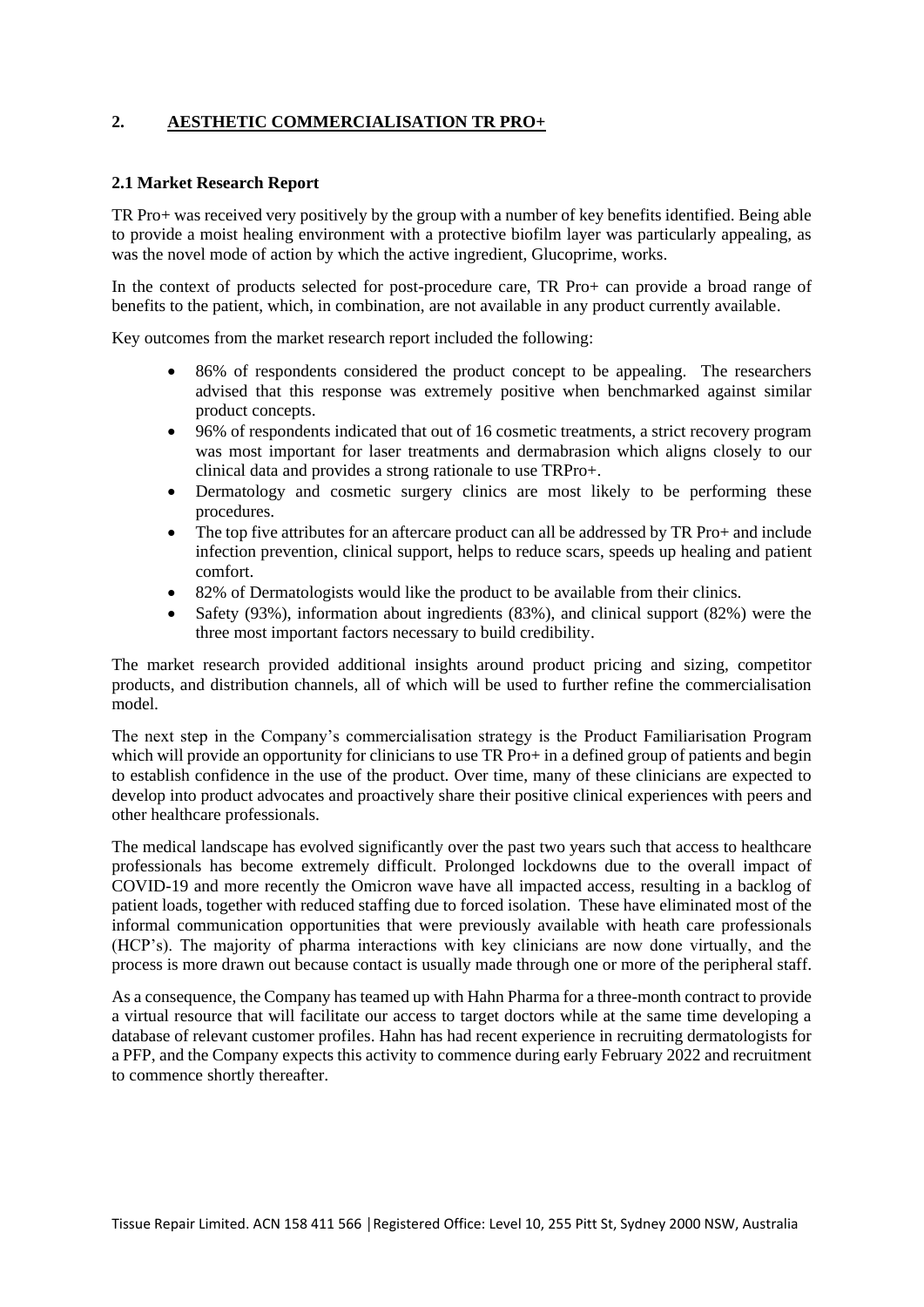#### **2.4 Conference Activity**

The Company has secured space at several relevant healthcare professional conferences to show case TR Pro+ and facilitate networking and product discussions with relevant doctors. Among these, the Annual Scientific Meeting of the Australian College of Dermatologists (ACD) will be held in Adelaide in early May 2022.

### **2.5 Next Quarter Activities**

- Launch of PFP and presentation to dermatology clinics.
- Manufacture of a small batch of 10g tubes TR Pro+ to maintain supply post-PFP.
- Submission and publication of journal article.
- Development of marketing materials for conference trade display.
- Commence work on dermatologist starter tube campaign.
- Scope opportunities for additional distribution.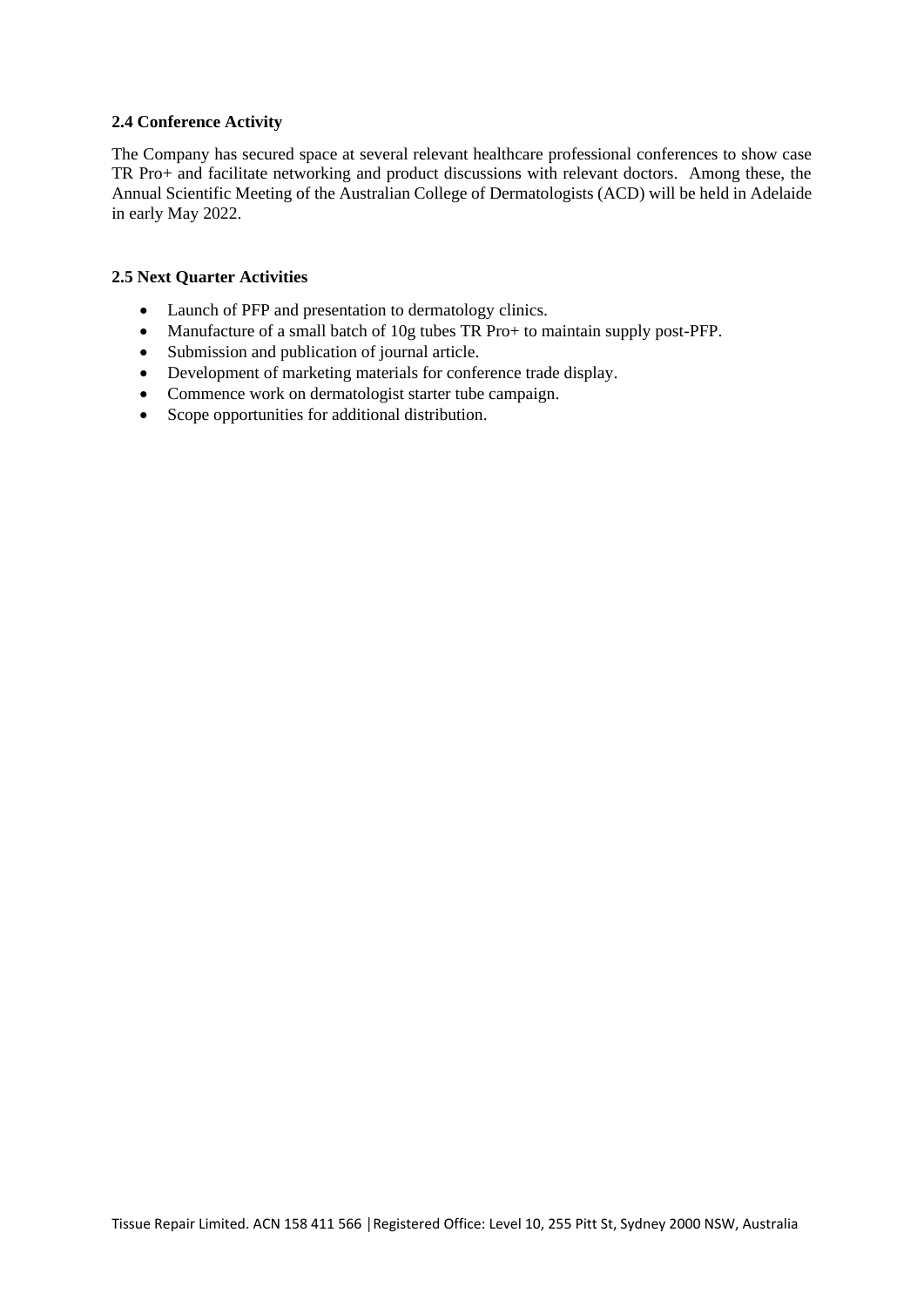# **Appendix 4C**

# **Quarterly cash flow report for entities subject to Listing Rule 4.7B**

# **Name of entity**

Tissue Repair Limited

20 158 411 566 December 2021

**ABN Quarter ended ("current quarter")**

|     | <b>Consolidated statement of cash flows</b>         | <b>Current quarter</b><br>\$A'000 | Year to date<br>(6 months)<br>\$A'000 |
|-----|-----------------------------------------------------|-----------------------------------|---------------------------------------|
| 1.  | Cash flows from operating activities                |                                   |                                       |
| 1.1 | Receipts from customers                             |                                   |                                       |
| 1.2 | Payments for                                        |                                   |                                       |
|     | research and development<br>(a)                     | (93)                              | (137)                                 |
|     | product manufacturing and operating<br>(b)<br>costs |                                   |                                       |
|     | advertising and marketing<br>(c)                    | (2)                               | (7)                                   |
|     | leased assets<br>(d)                                |                                   |                                       |
|     | staff costs<br>(e)                                  | (272)                             | (387)                                 |
|     | (f)<br>administration and corporate costs           | (398)                             | (533)                                 |
| 1.3 | Dividends received (see note 3)                     |                                   |                                       |
| 1.4 | Interest received                                   |                                   |                                       |
| 1.5 | Interest and other costs of finance paid            |                                   |                                       |
| 1.6 | Income taxes paid                                   |                                   |                                       |
| 1.7 | Government grants and tax incentives                |                                   |                                       |
| 1.8 | Other (provide details if material)                 | (194)                             | (194)                                 |
| 1.9 | Net cash from / (used in) operating<br>activities   | (959)                             | (1, 258)                              |

| 2.                                 | Cash flows from investing activities |  |   |    |
|------------------------------------|--------------------------------------|--|---|----|
| 2.1<br>Payments to acquire or for: |                                      |  |   |    |
|                                    | entities<br>(a)                      |  |   |    |
|                                    | businesses<br>(b)                    |  |   |    |
|                                    | property, plant and equipment<br>(c) |  | 2 | 41 |
|                                    | investments<br>(d)                   |  |   |    |
|                                    | intellectual property<br>(e)         |  |   |    |
|                                    | other non-current assets             |  |   |    |

ASX Listing Rules Appendix 4C (17/07/20) Page 1 + See chapter 19 of the ASX Listing Rules for defined terms.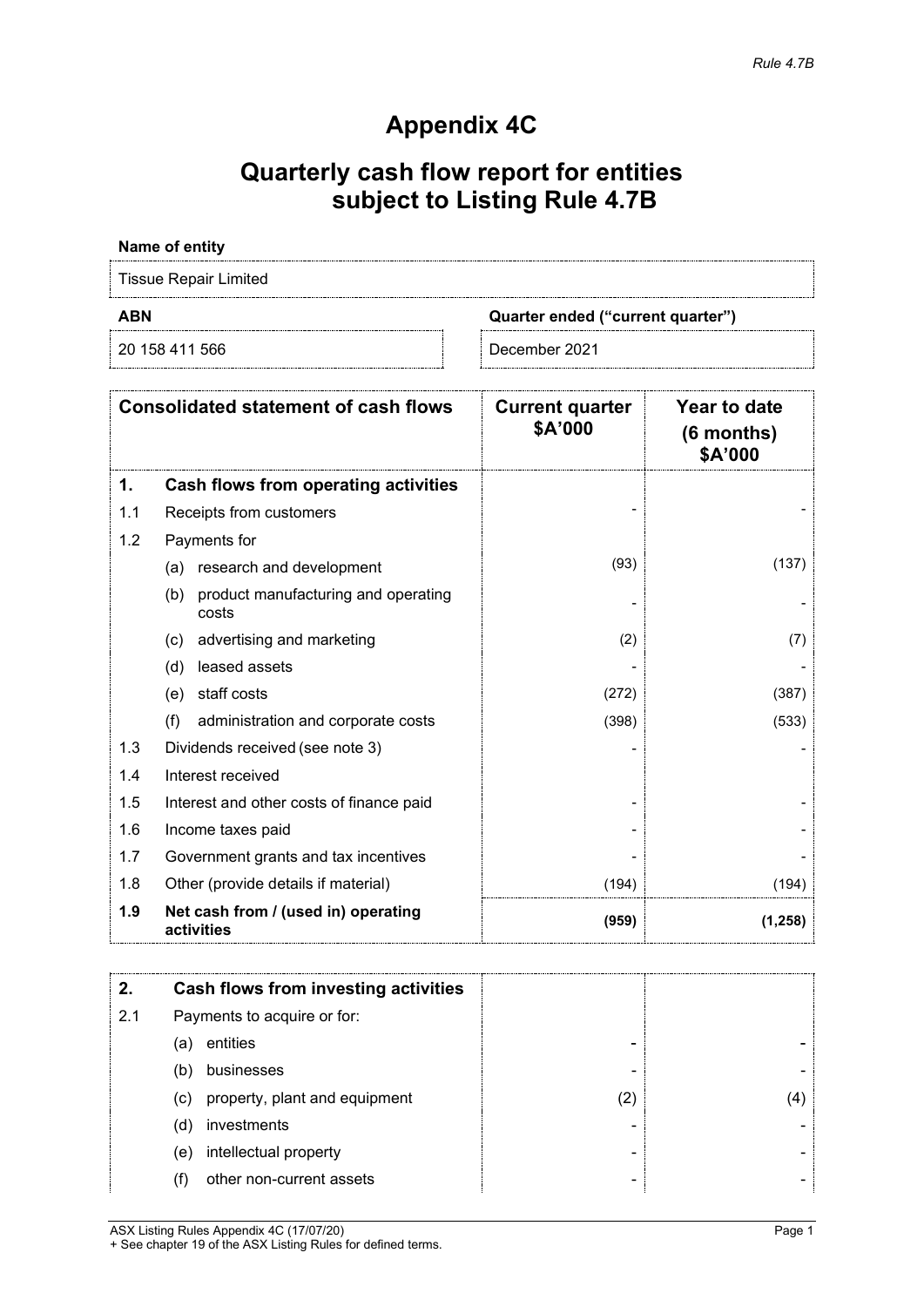|                  | <b>Consolidated statement of cash flows</b>       | <b>Current quarter</b><br>\$A'000 | Year to date<br>$(6$ months)<br>\$A'000 |
|------------------|---------------------------------------------------|-----------------------------------|-----------------------------------------|
| $2.2\phantom{0}$ | Proceeds from disposal of:                        |                                   |                                         |
|                  | entities<br>(a)                                   |                                   |                                         |
|                  | (b)<br>businesses                                 |                                   |                                         |
|                  | property, plant and equipment<br>(c)              |                                   |                                         |
|                  | (d)<br>investments                                |                                   |                                         |
|                  | intellectual property<br>(e)                      |                                   |                                         |
|                  | (f)<br>other non-current assets                   |                                   |                                         |
| 2.3              | Cash flows from loans to other entities           |                                   |                                         |
| 2.4              | Dividends received (see note 3)                   |                                   |                                         |
| 2.5              | Other (provide details if material)               |                                   |                                         |
| 2.6              | Net cash from / (used in) investing<br>activities | (2)                               | (4)                                     |

| 3.   | Cash flows from financing activities                                                          |         |         |
|------|-----------------------------------------------------------------------------------------------|---------|---------|
| 3.1  | Proceeds from issues of equity securities<br>(excluding convertible debt securities)          | 22,000  | 22,000  |
| 3.2  | Proceeds from issue of convertible debt<br>securities                                         |         |         |
| 3.3  | Proceeds from exercise of options                                                             |         |         |
| 3.4  | Transaction costs related to issues of<br>equity securities or convertible debt<br>securities | (1,821) | (1,888) |
| 3.5  | Proceeds from borrowings                                                                      |         |         |
| 3.6  | Repayment of borrowings                                                                       |         |         |
| 3.7  | Transaction costs related to loans and<br>borrowings                                          |         |         |
| 3.8  | Dividends paid                                                                                |         |         |
| 3.9  | Other (provide details if material)                                                           |         |         |
|      |                                                                                               |         |         |
| 3.10 | Net cash from / (used in) financing<br>activities                                             | 20,179  | 20.112  |

|     | Net increase / (decrease) in cash and<br>cash equivalents for the period |       |       |
|-----|--------------------------------------------------------------------------|-------|-------|
| 4.1 | Cash and cash equivalents at beginning of<br>period                      | 7.424 | 764   |
| 4.2 | Net cash from / (used in) operating<br>activities (item 1.9 above)       | (959  | 1.259 |
| 4.3 | Net cash from / (used in) investing activities<br>(item 2.6 above)       |       |       |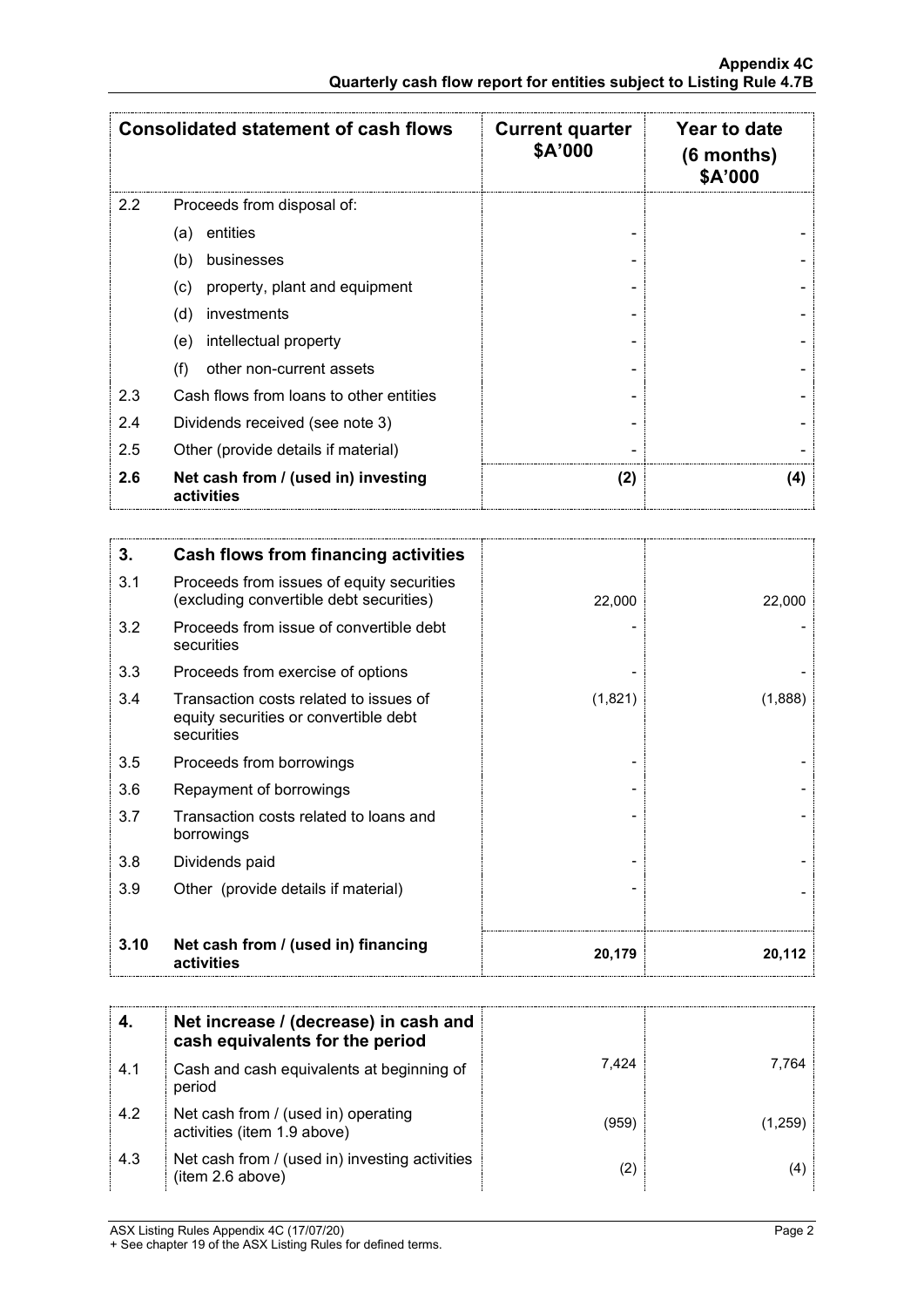|     | Consolidated statement of cash flows                                | <b>Current quarter</b><br>\$A'000 | Year to date<br>$(6$ months)<br><b>\$A'000</b> |
|-----|---------------------------------------------------------------------|-----------------------------------|------------------------------------------------|
| 4.4 | Net cash from / (used in) financing activities<br>(item 3.10 above) | 20.179                            | 20.112                                         |
| 4.5 | Effect of movement in exchange rates on<br>cash held                | 28                                |                                                |
| 4.6 | Cash and cash equivalents at end of<br>period                       | 26.614                            |                                                |

| 5.  | Reconciliation of cash and cash<br>equivalents<br>at the end of the quarter (as shown in the<br>consolidated statement of cash flows) to the<br>related items in the accounts | <b>Current quarter</b><br>\$A'000 | <b>Previous quarter</b><br>\$A'000 |
|-----|-------------------------------------------------------------------------------------------------------------------------------------------------------------------------------|-----------------------------------|------------------------------------|
| 5.1 | <b>Bank balances</b>                                                                                                                                                          | 8,890                             | 789                                |
| 5.2 | Call deposits                                                                                                                                                                 | 17,724                            | 6,635                              |
| 5.3 | <b>Bank overdrafts</b>                                                                                                                                                        |                                   |                                    |
| 5.4 | Other (provide details)                                                                                                                                                       |                                   |                                    |
| 5.5 | Cash and cash equivalents at end of<br>quarter (should equal item 4.6 above)                                                                                                  | 26,614                            |                                    |

| 6.  | Payments to related parties of the entity and their<br>associates                                                                                           | <b>Current quarter</b><br><b>\$A'000</b> |
|-----|-------------------------------------------------------------------------------------------------------------------------------------------------------------|------------------------------------------|
| 6.1 | Aggregate amount of payments to related parties and their<br>associates included in item 1                                                                  |                                          |
| 62  | Aggregate amount of payments to related parties and their<br>associates included in item 2                                                                  |                                          |
|     | Note: if any amounts are shown in items 6.1 or 6.2, your quarterly activity report must include a description of, and an<br>explanation for, such payments. |                                          |

The amount at 6.1 includes Director fees (including superannuation) for directors and related parties.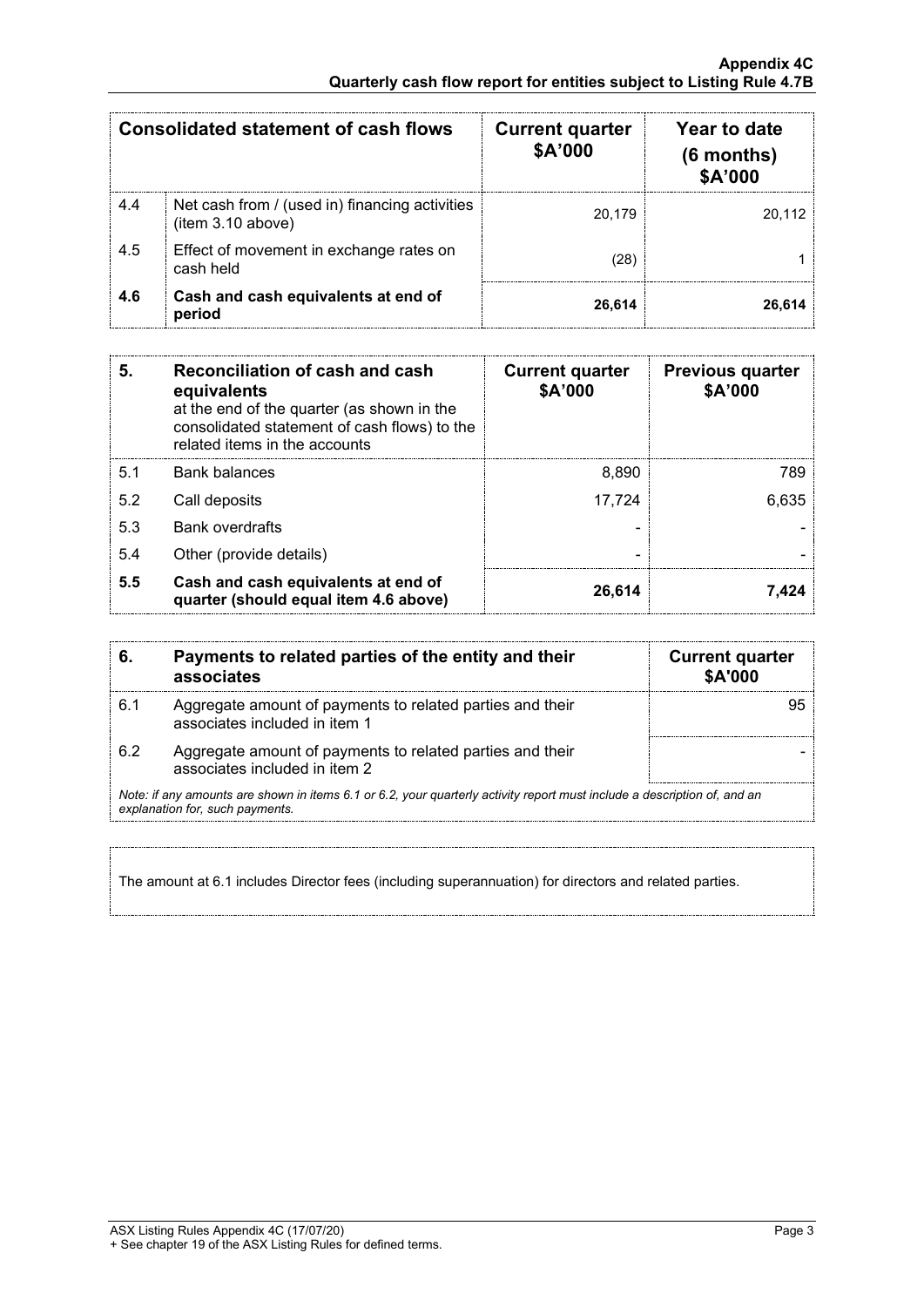| 7.  | <b>Financing facilities</b><br>Note: the term "facility' includes all forms of financing<br>arrangements available to the entity.<br>Add notes as necessary for an understanding of the<br>sources of finance available to the entity.                                                                                                               | <b>Total facility</b><br>amount at quarter<br>end<br>\$A'000 | Amount drawn at<br>quarter end<br>\$A'000 |
|-----|------------------------------------------------------------------------------------------------------------------------------------------------------------------------------------------------------------------------------------------------------------------------------------------------------------------------------------------------------|--------------------------------------------------------------|-------------------------------------------|
| 7.1 | Loan facilities                                                                                                                                                                                                                                                                                                                                      |                                                              |                                           |
| 7.2 | Credit standby arrangements                                                                                                                                                                                                                                                                                                                          |                                                              |                                           |
| 7.3 | Other (please specify)                                                                                                                                                                                                                                                                                                                               |                                                              |                                           |
| 7.4 | <b>Total financing facilities</b>                                                                                                                                                                                                                                                                                                                    |                                                              |                                           |
| 7.5 | Unused financing facilities available at quarter end                                                                                                                                                                                                                                                                                                 |                                                              |                                           |
| 7.6 | Include in the box below a description of each facility above, including the lender, interest<br>rate, maturity date and whether it is secured or unsecured. If any additional financing<br>facilities have been entered into or are proposed to be entered into after quarter end,<br>include a note providing details of those facilities as well. |                                                              |                                           |
|     |                                                                                                                                                                                                                                                                                                                                                      |                                                              |                                           |

| 8.                                                                                                                                                                                                             |                                                                                                                                                                                                                                 | Estimated cash available for future operating activities                                                                                       | \$A'000 |
|----------------------------------------------------------------------------------------------------------------------------------------------------------------------------------------------------------------|---------------------------------------------------------------------------------------------------------------------------------------------------------------------------------------------------------------------------------|------------------------------------------------------------------------------------------------------------------------------------------------|---------|
| 8.1                                                                                                                                                                                                            | Net cash from / (used in) operating activities (item 1.9)                                                                                                                                                                       |                                                                                                                                                | (959)   |
| 8.2                                                                                                                                                                                                            | Cash and cash equivalents at quarter end (item 4.6)                                                                                                                                                                             |                                                                                                                                                | 26,614  |
| 8.3                                                                                                                                                                                                            |                                                                                                                                                                                                                                 | Unused finance facilities available at quarter end (item 7.5)                                                                                  |         |
| 8.4                                                                                                                                                                                                            |                                                                                                                                                                                                                                 | Total available funding (item $8.2 +$ item $8.3$ )                                                                                             | 26,614  |
| 8.5                                                                                                                                                                                                            | item 8.1)                                                                                                                                                                                                                       | Estimated quarters of funding available (item 8.4 divided by                                                                                   | 27.8    |
| Note: if the entity has reported positive net operating cash flows in item 1.9, answer item 8.5 as "N/A". Otherwise, a<br>figure for the estimated quarters of funding available must be included in item 8.5. |                                                                                                                                                                                                                                 |                                                                                                                                                |         |
| 8.6                                                                                                                                                                                                            |                                                                                                                                                                                                                                 | If item 8.5 is less than 2 quarters, please provide answers to the following questions:                                                        |         |
|                                                                                                                                                                                                                | 8.6.1                                                                                                                                                                                                                           | Does the entity expect that it will continue to have the current level of net operating<br>cash flows for the time being and, if not, why not? |         |
|                                                                                                                                                                                                                | Answer: N/A                                                                                                                                                                                                                     |                                                                                                                                                |         |
|                                                                                                                                                                                                                | 8.6.2<br>Has the entity taken any steps, or does it propose to take any steps, to raise further<br>cash to fund its operations and, if so, what are those steps and how likely does it<br>believe that they will be successful? |                                                                                                                                                |         |
|                                                                                                                                                                                                                | Answer: N/A                                                                                                                                                                                                                     |                                                                                                                                                |         |
|                                                                                                                                                                                                                | 8.6.3<br>Does the entity expect to be able to continue its operations and to meet its business<br>objectives and, if so, on what basis?                                                                                         |                                                                                                                                                |         |
|                                                                                                                                                                                                                | Answer: N/A                                                                                                                                                                                                                     |                                                                                                                                                |         |
|                                                                                                                                                                                                                |                                                                                                                                                                                                                                 | Note: where item 8.5 is less than 2 quarters, all of questions 8.6.1, 8.6.2 and 8.6.3 above must be answered.                                  |         |